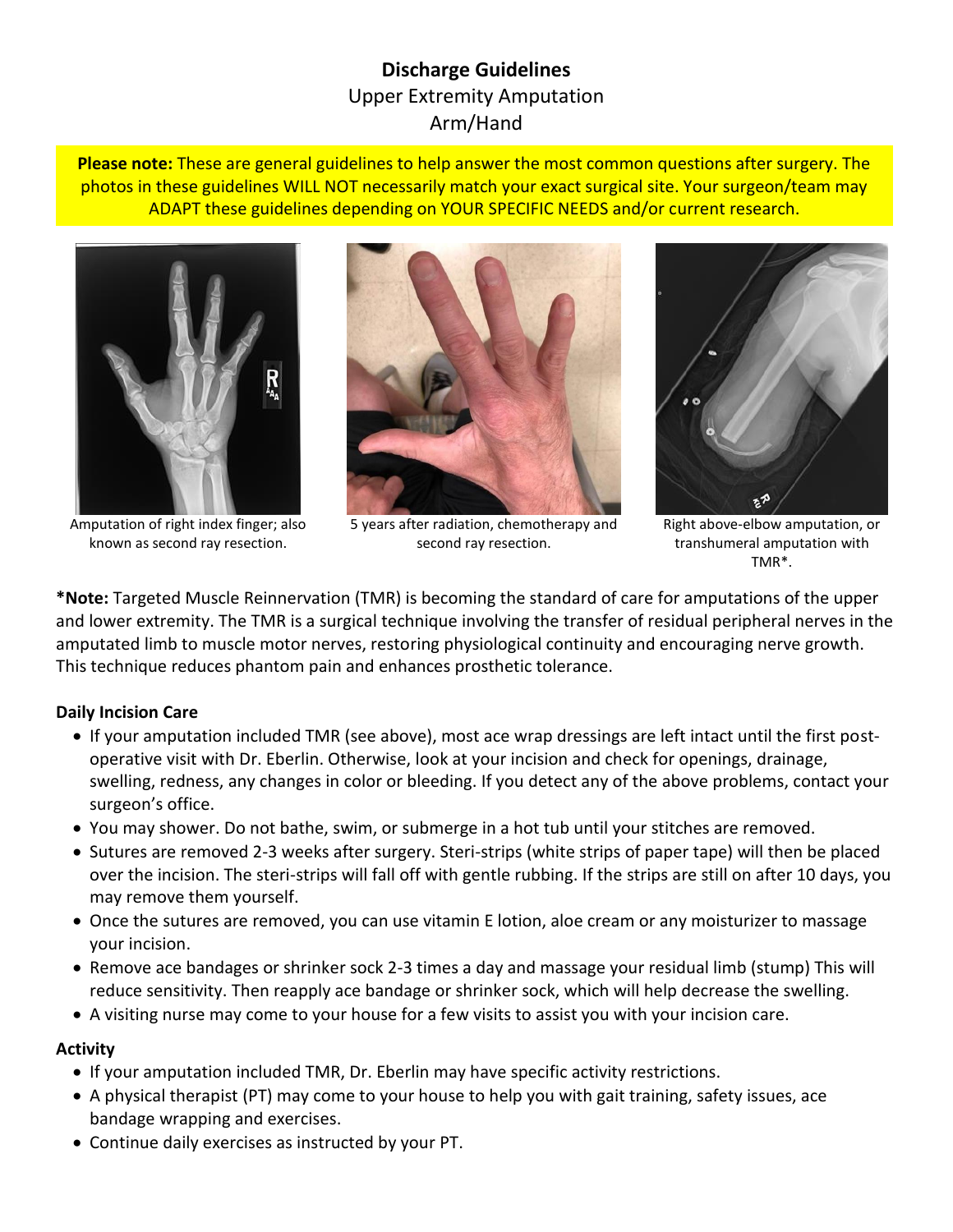- Patients who wish to get a prosthesis should meet with their prosthetist while they are healing to discuss the type of prosthetic, insurance coverage, etc, BUT should not put any weight on their limb until cleared by Dr. Eberlin (due to the TMR procedure).
- Most patients begin fittings 6-8 after surgery. If you do not allow the postoperative swelling in your residual limb (stump) to decrease before you start wearing a prosthetic leg, it may cause pain or skin breakdown.
- Many patients decide not to get a prosthetic arm and adjust to their loss.
- You may resume driving only when you can move your remaining arm quickly enough to drive safely and respond to emergency situations. Depending on your amputation, you may need a hand device attached to your steering wheel to help you drive. Once you have received medical clearance from your surgeon, you should contact the RMV to make sure you are eligible to drive by their standards.

### **Diet**

- Your appetite may be less than normal after surgery.
- Incorporate proteins and plenty of fluids into your diet, both of which will help in the healing process.
- If you are taking narcotics, you should take some type of laxative to prevent opioid-induced constipation.

### **Medication**

- Continue regular medications as prescribed by your surgeon.
- Narcotics are given for immediate postop incisional pain. This pain should decrease within 2 weeks.
- DO NOT drink alcohol or drive while taking narcotic pain medication.
- If you are taking narcotics, you should take some type of laxative to prevent opioid-induced constipation.

### **Pain**

- Patients often experience intermittent, shock-like pains in the area where the arm used to be, as if it were still there. Another medication called gabapentin (Neurontin) or Lyrica will be prescribed for these "phantom" pains. The intensity and duration of "phantom" pain varies from one individual to the next, but usually decreases over time.
- Your surgical team understands that you will experience different levels and types of pain following your surgery. You will be prescribed a narcotic, if you wish. Some patients decline a narcotic due to the current opioid crisis and request milder pain medications (tramadol), and/or just take Tylenol alternating with antiinflammatory medications (Advil, Motrin, Aleve), if tolerated. When we prescribe narcotics, we must do so per current state and federal regulations, which includes a narcotic contract.
- Because of the current focus on opioid addiction, we recommend a multitude of cognitive behavioral techniques, such as mirror therapy, imagery, mindfulness, psychotherapy, deep breathing exercises, virtual reality for distraction, journaling, video games, TENS unit (muscle stimulators that can be used at home) and all other integrative care therapies (physical therapy, acupuncture, chiropractic, massage, lymphedema treatment, reiki).

# **Common Problems**

- It is normal to feel tired after you are discharged.
- If you experience pain and/or swelling, try elevating the site for relief or apply ice use caution not to leave on more than 20 minutes to prevent frost burn.
- If you develop a firm lump in the incisional area, and your overlying skin looks black and blue, you may have developed a postoperative hematoma (blood collection at the operative site where the mass was removed). Notify your surgeon's office.
- Your arm may seem heavy after surgery. This is due to your muscle weakness. Your strength and ability to control your arm will increase over time.
- You may experience numbness at your incision site. This is normal and usually decreases in time.
- You may experience numbness at the site of your incision. This is normal and usually decreases in time.